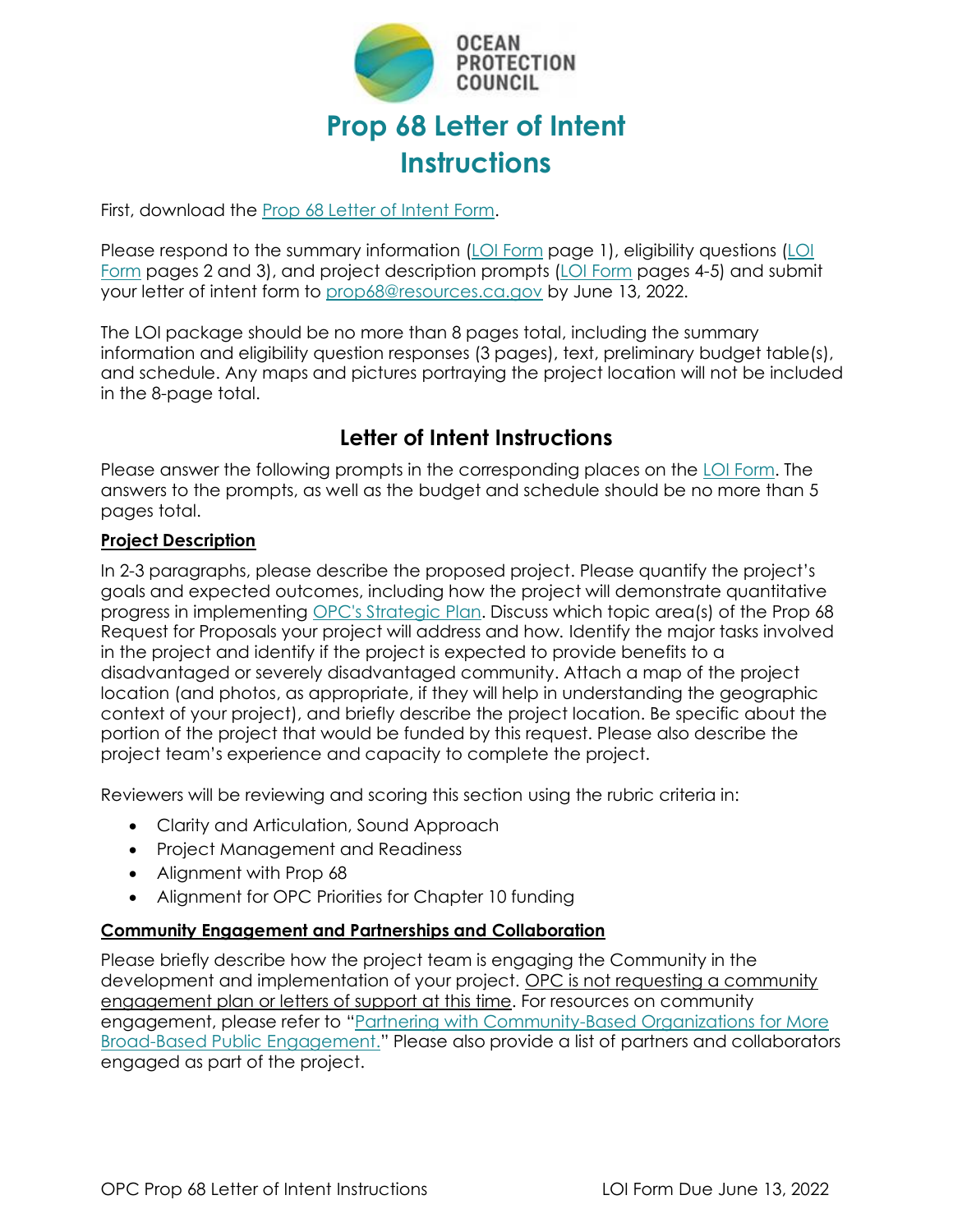Reviewers will be reviewing and scoring this section using the rubric criteria in:

- Disadvantaged Communities
- Community Support

## **Preliminary Budget**

Please provide a preliminary budget on the [LOI Form](https://www.opc.ca.gov/webmaster/_media_library/2022/05/Prop-68-Letter-of-Intent-CNRA-OPC-068.docx) and list secured or potential sources of matching funding using the example templates below.

#### *Project Budget Template*

Please include the total cost of the project, including estimated costs by major task, and the proposed sources of funding. Include proposed funding sources even if they are not yet secured, but please make status clear. This template is meant to be used as part of the project proposal process, but if projects are selected for funding, OPC will require a more detailed budget when the grant agreement is developed.

| <b>Task</b><br><b>Number</b><br>(add rows<br>$\alpha$ s<br>needed) | <b>Task Name</b>       | <b>OPC Funds</b><br><b>Requested to</b><br><b>Complete Task</b> | <b>Matching</b><br><b>Funds</b><br>(includes in-<br>kind) | <b>Total Cost</b> |
|--------------------------------------------------------------------|------------------------|-----------------------------------------------------------------|-----------------------------------------------------------|-------------------|
|                                                                    | Project Management     | \$                                                              | \$                                                        |                   |
|                                                                    |                        |                                                                 |                                                           |                   |
|                                                                    |                        | Example only!                                                   |                                                           |                   |
|                                                                    |                        | Please fill <sup>\$</sup> out on LOI Form.                      |                                                           |                   |
|                                                                    |                        | \$                                                              | \$                                                        |                   |
|                                                                    | Indirect Costs* (15%)  | \$                                                              |                                                           | \$                |
|                                                                    | <b>Equipment Costs</b> | \$                                                              | \$                                                        | \$                |
| <b>Total</b>                                                       |                        | \$                                                              |                                                           | S                 |